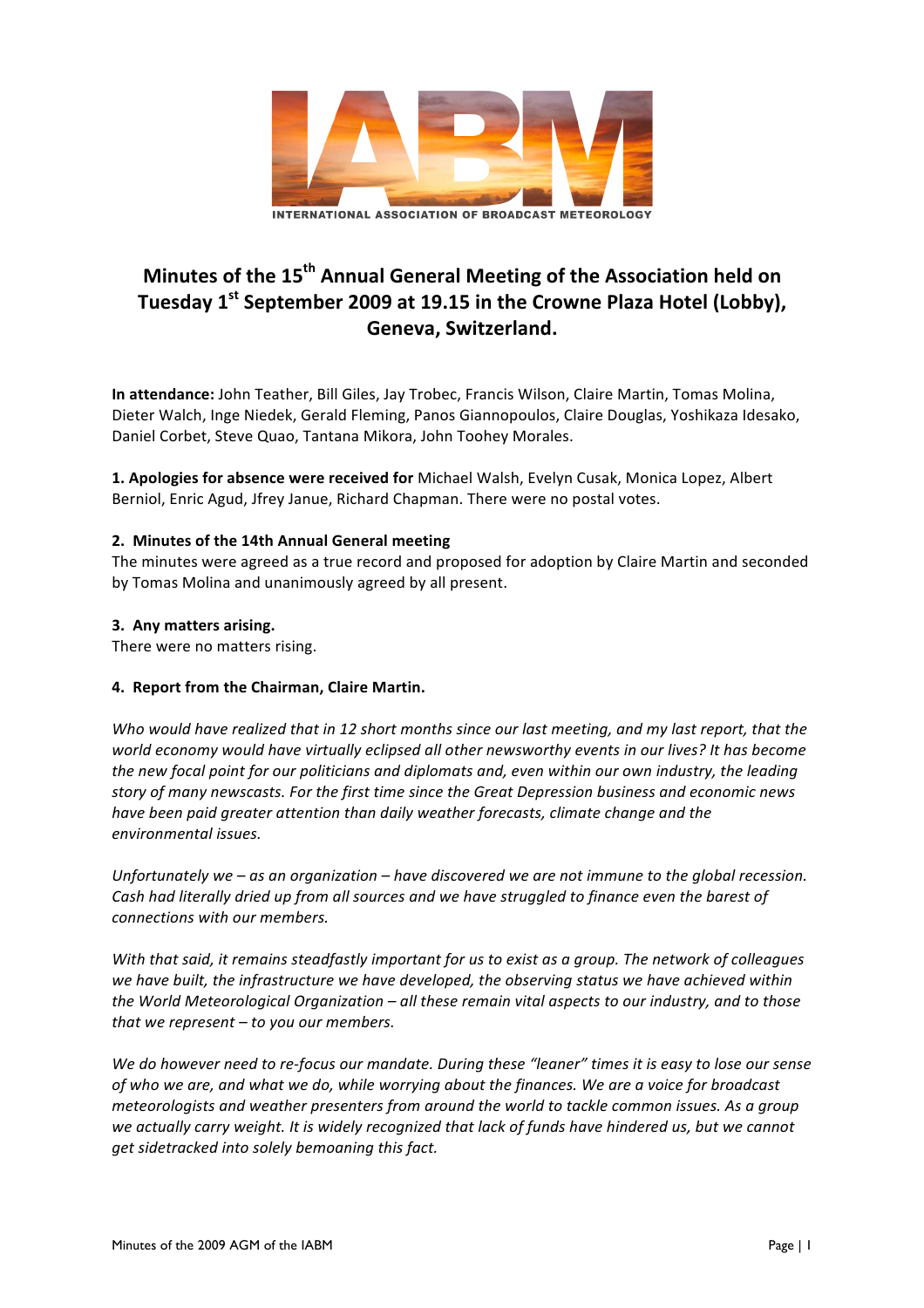Looking forward to 2010 and beyond many issues remain – the lack of consistent on air training for weather broadcasters around the world remains paramount. We must also re-assert our *commitment to helping those regions in the world where weather presentation is still a fledgling* aspect of television and radio. To this end we must remind the World Meteorological Organization of *its* commitment to further the safety and security of people around the world, and that the effective delivery of weather warnings (potentially life saving information) and timely, understandable climate *change information is part of that commitment and is a role we excel in. And as a group we need to* be able to meet en masse to share our stories and grow as an organization.

2010 may very well end up being a do or die year for us. If we do not evolve into a useful group for *our* members, the lack of funds, together with the lack of goals may very well mean the demise of us.

#### **5. Report from the Honorary Secretary, John Teather.**

The committee met twice during the year covered by this report on the 2<sup>nd</sup> October 2008 in Amsterdam and 31<sup>st</sup> August 2009 in Geneva. As usual, the inability to meet more often is a *continuing problem for the association and greatly affects its ability to be effective. Regular contact* by email was made throughout the year.

The association was only able to publish one edition of UP FRONT this year although the target was *three editions. My thanks to all those who contributed.* 

Following the committee meeting last October it was decided to change the method of collecting subscriptions. Employing an Irish web- based system' FeePay' has proved successful, although the *Treasurer will need to pay attention to back payments of outstanding subscriptions.* 

*During the year the web-site was regularly updated.* 

### **6.** To receive a report from Treasurer, Gerald Fleming.

### **International Association of Broadcast Meteorology Income / Expenditure for 2008 (In Euro)**

| <b>Carried Forward from 2007</b>  |       |       |         | €1,978  |
|-----------------------------------|-------|-------|---------|---------|
| Income                            |       |       |         |         |
| Interest earned                   | 7     |       |         |         |
| Greenwave / Forfás Income         | 4,000 |       |         |         |
| EC Barcelona / Zaragoza           | 4,500 |       |         |         |
| Subscriptions                     | 3,365 |       | €11,872 | €13,850 |
|                                   |       |       |         |         |
| <b>Expenditure</b>                |       |       |         |         |
|                                   |       |       |         |         |
| Audit and Accounts (2 years)      | 2,420 | 2,420 |         |         |
| Companies Office - Fees (3 years) | 408   | 408   |         |         |
| Travel                            | 1,274 | 1,274 |         |         |
| Repay Directors Loan              | 2,000 | 2,000 |         |         |
| Printing and Postage              | 1,305 | 1,305 |         |         |
| <b>Bank Charges</b>               | 39    | 39    |         |         |
| Witholding Tax                    | 800   | 800   |         |         |
|                                   |       | 8,246 | €8,246  | €8,246  |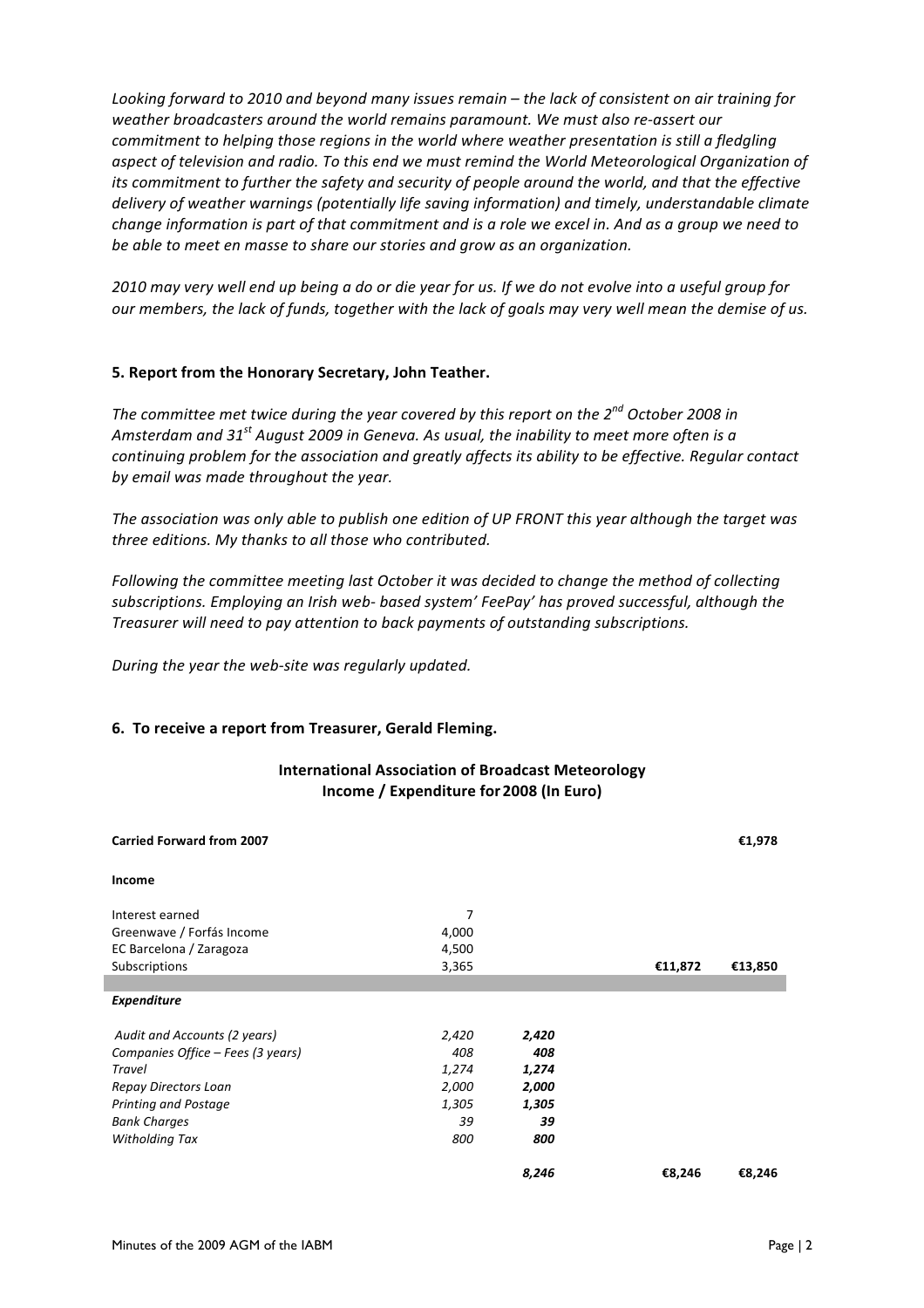**Excess of income over expenditure €3,626** 

| In account, Jan $1st$ 2009                              | €5,604       |
|---------------------------------------------------------|--------------|
| Made up as follows:                                     |              |
| Current Account (€4,295)<br>Deposit Account (US\$1,367) | 4,295<br>976 |
| UK Account (£266)                                       | 333          |

*N.B.* Compiled using the following exchange rates:  $\epsilon$ 1.00 = US\$1.40 = £0.80

#### **Notes to the accounts:**

- 1. The accounts are shown in Euro with the appropriate conversion rates to US Dollars and Pounds Sterling. As conversion rates varied significantly through 2008, approximate values for the latter months of the year are used.
- 2. The IABM holds two bank accounts in the Republic of Ireland; one denominated in Euro and the other in US Dollars. It also has a further account in Pounds Sterling in the UK. This is to facilitate the collection of fees through the PayPal system.
- 3. The major items of expenditure were connected to the preparation of accounts to cover two years (2007/2008). This is needed to be achieved to ensure the continued sound legal identity of the organisation.
- 4. The Witholding Tax shown should be largely recoverable from the Irish tax authorities; the accountants to the IABM are finalising the accounts for submission. The tax was charged on fees earned in respect of the Greenwave project.
- 5. Not shown in these accounts are outstanding repayments of Directors Loans (loans made by Directors to the IABM). Monies owed are to Mr Tomas Molina (€2,000 approx) and Mr Gerald Fleming (€1,500 approx).
- 6. We have an aspiration to produce four editions of Up Front each year, as well as to represent the membership effectively at all the relevant international fora. In my view, we would need an annual income of circa €20,000 in order to discharge these responsibilities fully and effectively.

*Gerald Fleming, Treasurer, 30<sup>th</sup> August 2009* 

In answer to a question, GF agreed to check the security of the FeePay System.

### 7. **Election of Directors and Officers.**

Following the decision of JT not to stand again as Secretary and other officers who had not put their names forward, there was considerable discussion on the way forward. JT reiterated what he had said the previous evening's committee meeting. He was concerned that the easy money and organising staff of the CBN-E, had eclipsed the IABM, and seduced some members of the IABM committee. He was worried that association had lost it's way by not being sufficiently member focussed, and not carrying out a basic object by no longer sending anyone to the WMO Executive Council each year. JT felt that as he had left the BBC 8 years ago, it was time for new blood to be involved. CM and IN pointed out that the experience that JT had was unique and loosing access to that and his energies would harm the IABM. Following further discussion and interjections, JT agreed to put his name forward again.

### **The following persons were elected:** (proposed and seconder in brackets)

| Chairman         | Claire Martin | (Inge Niedek/Daniel Corbett)         |
|------------------|---------------|--------------------------------------|
| Vice Chairman    | Tomas Molina  | (Gerald Fleming/ Panos Giannopoulos) |
| <b>Secretary</b> | John Teather  | (Bill Giles/Inge Niedek)             |